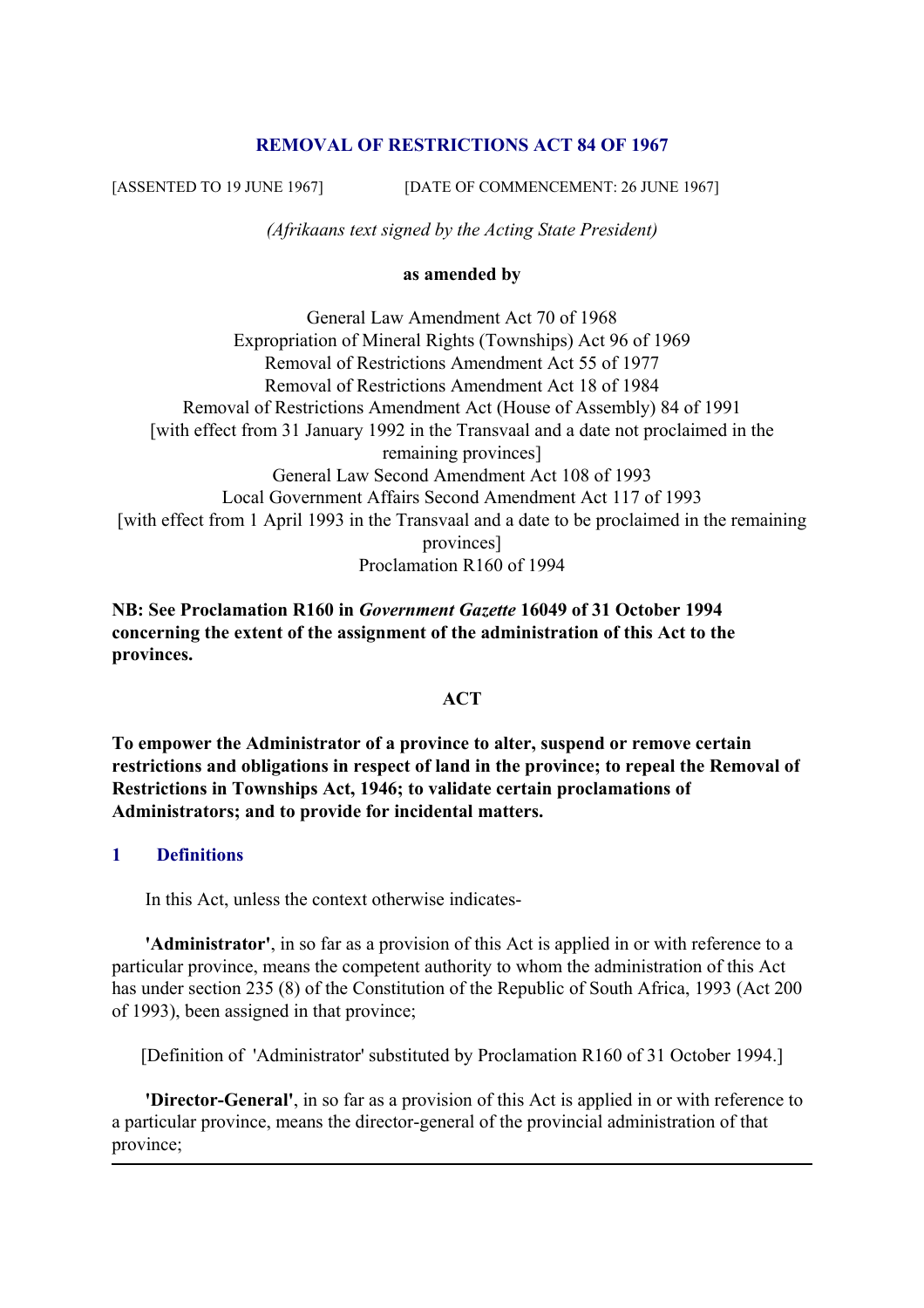[Definition of 'Director-General' inserted by Proclamation R160 of 31 October 1994.]

 **'local authority'**, in so far as a provision of this Act is applied in or with reference to a particular province, means a local government body or a transitional council, as the case may be, contemplated in section 1 (1) of the Local Government Transition Act, 1993 (Act 209 of 1993);

[Definition of 'local authority' substituted by Proclamation R160 of 31 October 1994.]

**'Minister'** means the Minister of Regional and Land Affairs;

[Definition of 'Minister' substituted by s. 11 of Act 108 of 1993.]

 **'province'**, means a province established in terms of section 124 of the Constitution of the Republic of South Africa, 1993 (Act 200 of 1993);

[Definition of 'province' inserted by Proclamation R160 of 31 October 1994.]

 **'provincial administration'**, means the provincial administration established for a province by the Public Service Act, 1994 (Proclamation 103 of 1994);

[Definition of 'provincial administration' inserted by Proclamation R160 of 31 October 1994.]

# **'provincial secretary'** ......

[Definition of 'provincial secretary' deleted by Proclamation R160 of 31 October 1994.]

 **'township'** means a township as defined in section 102 of the Deeds Registries Act, 1937 (Act 47 of 1937);

 **'townships board'**, in so far as a provision of this Act is applied in or with reference to a particular province, means-

- *(a)* in relation to land which previously formed part of the former province of the Cape of Good Hope, the Planning Advisory Board established for the province concerned in terms of section 33 of the Land Use Planning Ordinance, 1985 (Ordinance 15 of 1985), of the said former province;
- *(b)* in relation to land which previously formed part of the former province of the Transvaal, the Townships Board established for the province concerned by section 3 of the Town-planning and Townships Ordinance, 1986 (Ordinance 15 of 1986), of the said former province;
- *(c)* in relation to land which previously formed part of the former province of the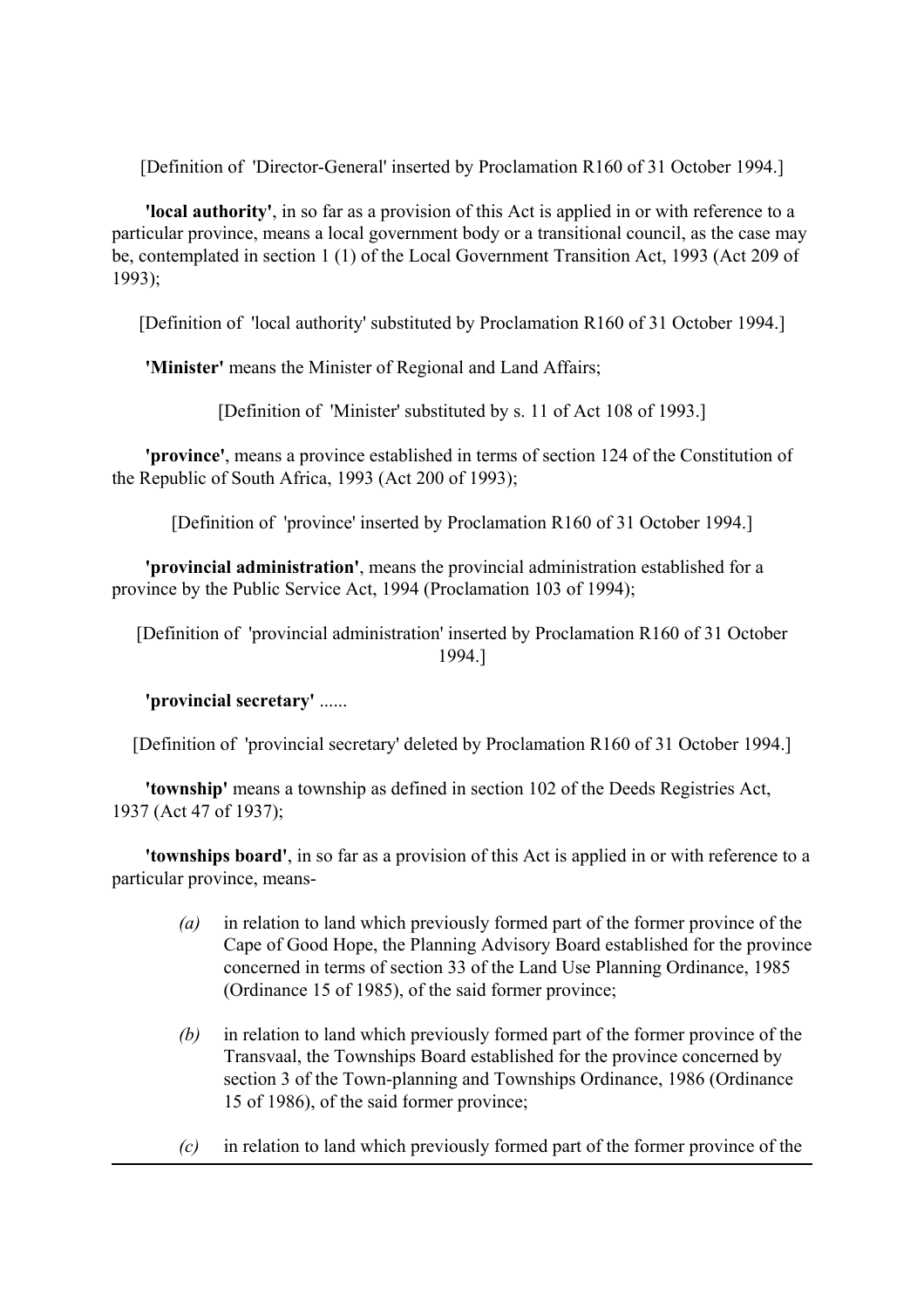Orange Free State, the Townships Board constituted in terms of section 2 of the Townships Ordinance, 1969 (Ordinance 9 of 1969), of the said former province;

- *(d)* in relation to land which previously formed part of the former province of Natal-
	- (i) the Private Townships Board established by section 8 of the Town-planning Ordinance, 1949 (Ordinance 27 of 1949), of the said former province; or
	- (ii) the Town and Regional Planning Commission established by section 2 of the Town-planning Ordinance, 1949, of the said former province.

[Definition of 'townships board' substituted by Proclamation R160 of 31 October 1994.]

# **2 Alteration, suspension or removal of restrictions or obligations in respect of land by the Administrator**

 (1) Whenever the Administrator of a province in which the land in question is situate, is satisfied-

- *(a)* that it is desirable to do so in the interest of the establishment or development of any township or in the interest of any area, whether it is situate in an urban area or not, or in the public interest; or
- *(b)* that the land in question is required-
	- (i) for ecclesiastical purposes by the owner or purchaser thereof; or
	- (ii) for public purposes by the State or a local authority; or
	- (iii) for the use or erection of any building by the State or a local authority; or
	- (iv) for purposes incidental to any purpose mentioned in subparagraphs (i) to (iii), inclusive,

he may, subject to the provisions of this Act, of his own accord or on application of any person in terms of section 3, by notice in the *Provincial Gazette* of the province alter, suspend or remove, either permanently or for a period specified in such notice and either unconditionally or subject to any condition so specified, any restriction or obligation which is binding on the owner of the land by virtue of-

 *(aa)* a restrictive condition or servitude registered against the title deed of the land; or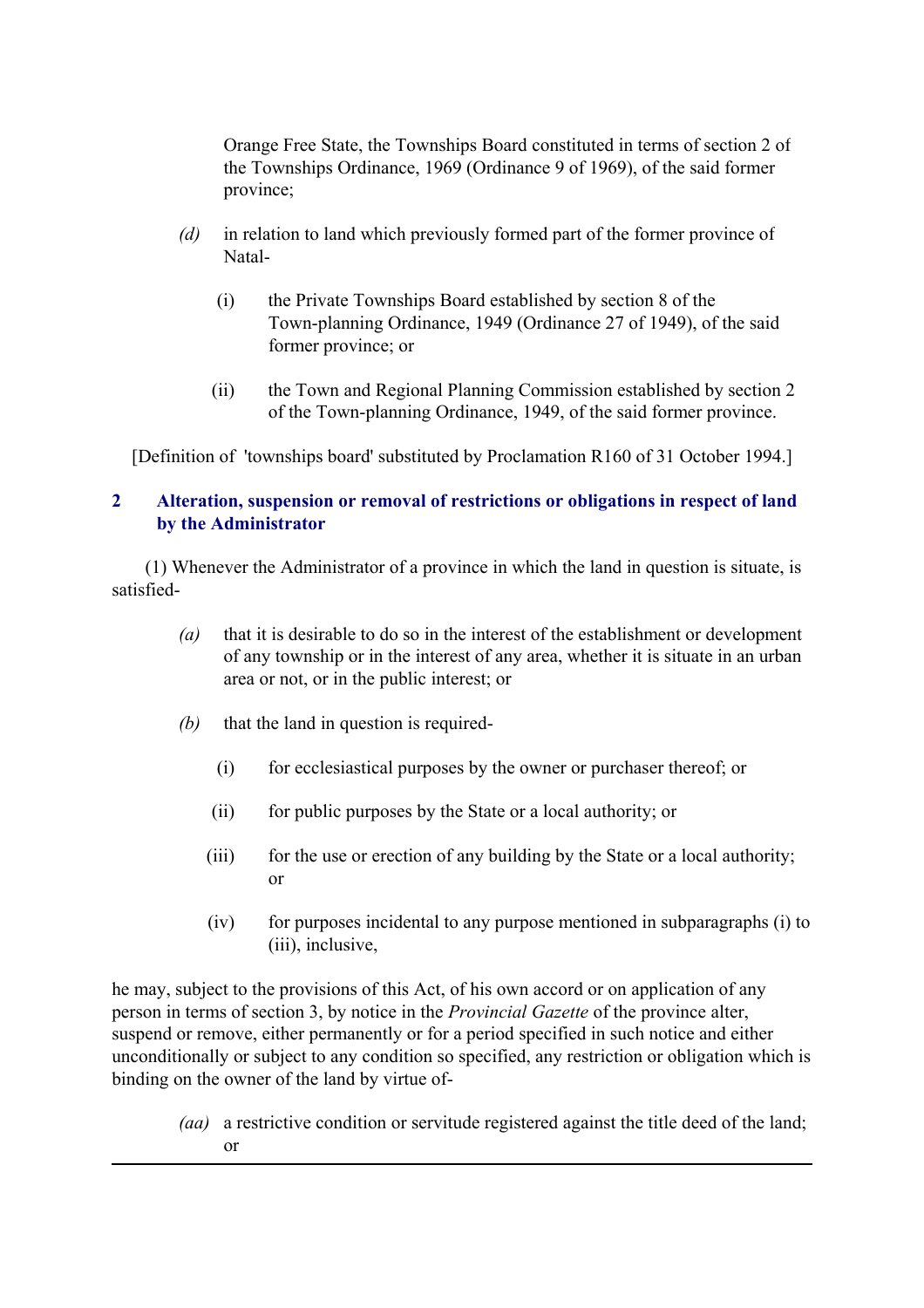- *(bb)* a provision of a law relating to the establishment of townships or to town planning; or
- *(cc)* a provision of a by-law or of a regulation or of a townplanning scheme; or
- *(dd)* a provision of a townplanning scheme and a restrictive condition or servitude registered against the title deed of the land; or
- *(ee)* a provision of a townplanning scheme and a provision of a law relating to the establishment of townships or to town planning,

and which relates to-

*(aaa)* the subdivision of the land; or

- *(bbb)* the purpose for which the land may be used; or
- *(ccc)* the requirements to be complied with or to be observed in connection with the erection of buildings or the use of the land.

[Sub-s. (1) amended by s. 7 *(a)* of Act 96 of 1969, substituted by s. 2 *(a)* of Act 18 of 1984 and amended by Proclamation R160 of 31 October 1994.]

 (1A) For the purposes of paragraph *(bbb)* of subsection (1), any restriction or obligation which is binding on the owner of the land by virtue of a restrictive condition or servitude registered against the title deed of the land, shall be deemed also to relate to the purpose for which the land may be used if, in the opinion of the Administrator, the restriction or obligation prevents or prejudices the establishment or development of any township.

[Sub-s. (1A) inserted by s. 7 *(b)* of Act 96 of 1969.]

 (1B) In the application of subsection (1), no restriction or obligation which is binding on the owner of land by virtue of a provision of a townplanning scheme shall be altered, suspended or removed on the application of a person referred to in section 3 unless the application is directly connected with an application by that person for the alteration, suspension or removal of a restriction or obligation which is binding on that owner by virtue of a restrictive condition or servitude registered against the title deed of the land in question.

[Sub-s (1B) inserted by s. 2 (1) *(a)* of Act 84 of 1991 (date of commencement in the Transvaal: 31 January 1992; in the remaining provinces: to be proclaimed) and by s. 1 (1) *(a)* of Act 117 of 1993 (date of commencement in the Transvaal: 1 April 1993; in the remaining provinces: to be proclaimed).]

 (2) The provisions of subsection (1) shall not apply in respect of any condition of title affecting rights to minerals.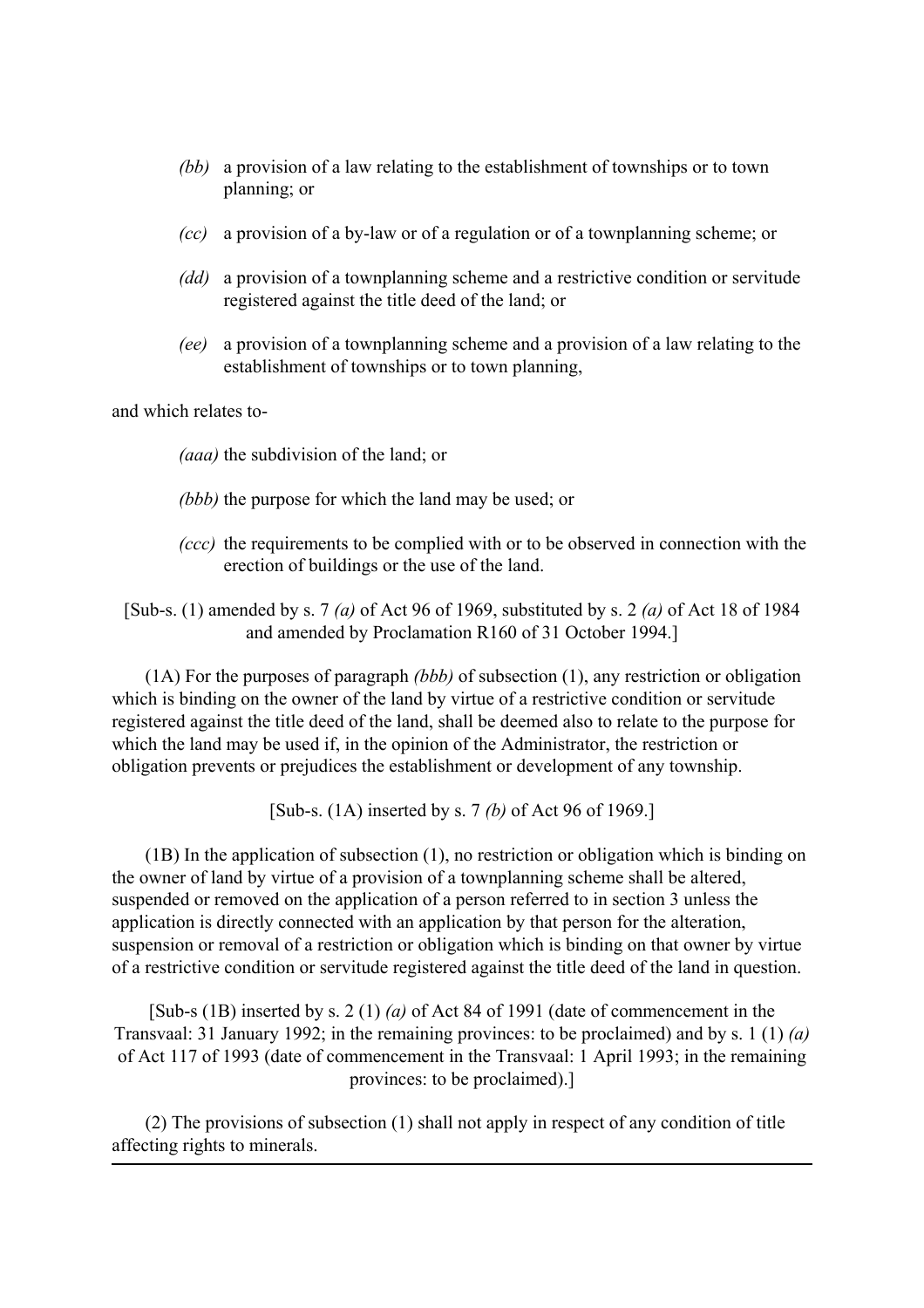[Sub-s. (2) substituted by s. 61 of Act 70 of 1968 and by s. 12 of Act 108 of 1993.]

 (3) When a restriction or obligation which is binding on the owner of any land by virtue of a town-planning scheme, is altered in terms of subsection (1), the provisions of any law on townplanning which is in force in the province in which the land is situate and which relates to the payment of a development contribution, as contemplated in that law, shall apply as if such alteration were an alteration of the townplanning scheme in terms of that law.

[Sub-s. (3) has been substituted by by s. 2 (1) *(b)* of Act 84 of 1991 (date of commencement in the Transvaal: 31 January 1992; in the remaining provinces: not proclaimed) and by s. 1 (1) *(b)* of Act 117 of 1993 (date of commencement in the former Transvaal: 1 April 1993; in the provinces Eastern Cape, KwaZulu/Natal, Northern Cape, Orange Free State, Western Cape and in that part of the Province of North-West which previously formed part of the former province of the Cape of Good Hope: to be proclaimed by the various Premiers in the *Provincial Gazette)* concerned. The amended wording of sub-s. (3), as applicable in the former Transvaal, reads as follows:

 'When a restriction or obligation which is binding on the owner of any land by virtue of a townplanning scheme, is altered in terms of subsection (1), the provisions of any law on townplanning or the establishment of townships which is in force in the province in which the land is situate and which relates to the payment of a development contribution, or a contribution in respect of engineering services, open spaces or parks, as contemplated in that law, shall apply as if such alteration were an alteration of the townplanning scheme in terms of that law.'.**]**

 (4) Before the Administrator issues any notice under subsection (1) of his own accord in any case in which the rights of any person may be adversely affected without such person's consent, the Administrator shall-

- *(a)* if the land concerned is situate in the area of a local authority, cause a notice to be served on the said local authority informing it of the proposed alteration, suspension or removal, as the case may be, of the restriction or obligation specified in such notice and calling for its comments and recommendation to be lodged with him within a period of twenty-one days after the date of such notice; and
- *(b)* cause a notice in both official languages to be published once in the *Provincial Gazette* of the province and twice with an interval of one week in a newspaper circulating in the area in which the land is situate, of the proposed alteration, suspension or removal, as the case may be, of the restriction or obligation specified in such notice and calling for objections against the proposal to be lodged with him within a period of twenty-one days after the date of the last publication of such notice, and he shall also cause, where possible, a copy of such notice to be served on every owner of land who in his opinion is directly affected by the proposal, such service to be effected by registered post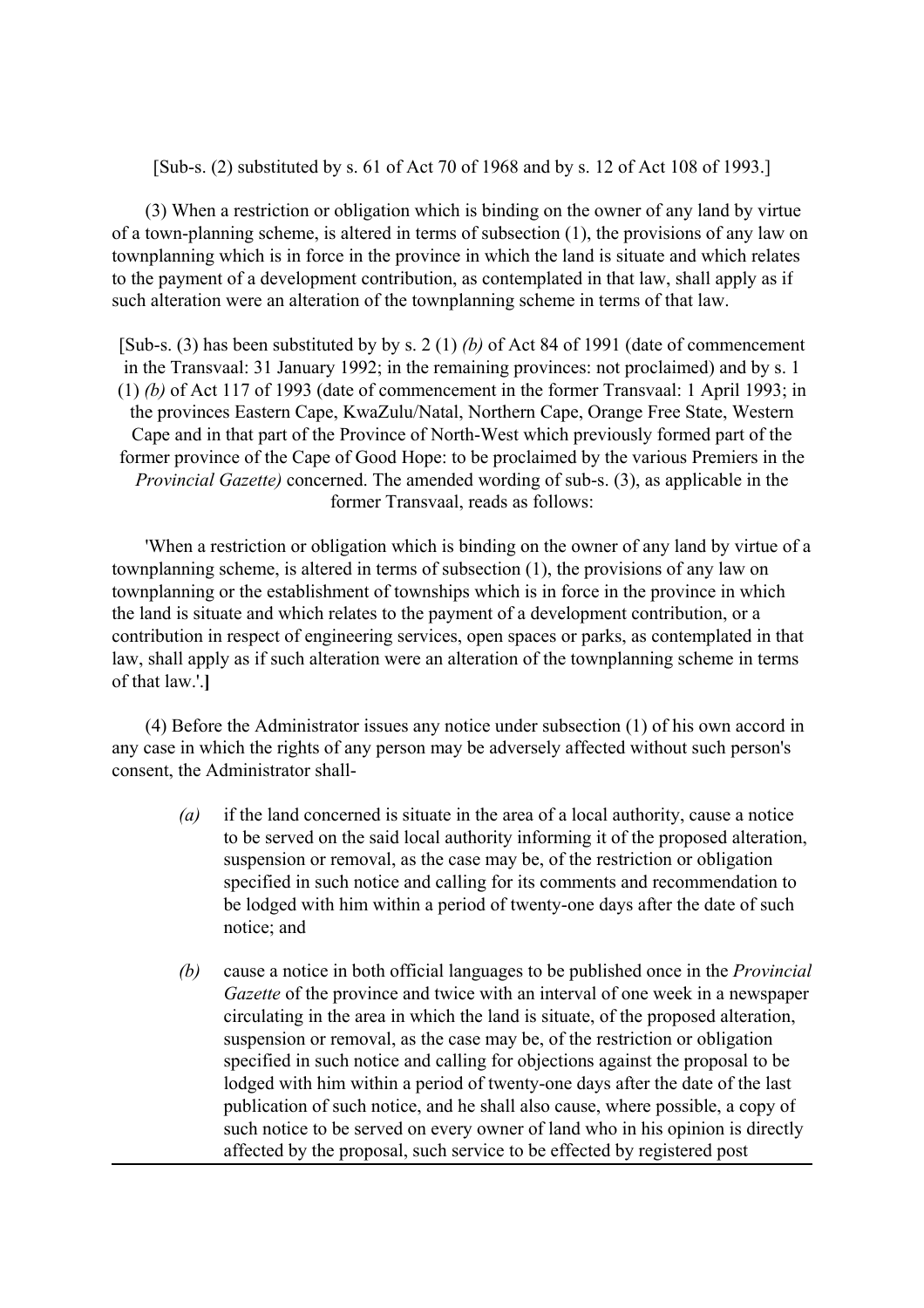addressed to such owner at his last known address; and

[Para. *(b)* amended by Proclamation R160 of 31 October 1994.]

 *(c)* comply with the provisions of section 4 (1) and (2), which shall apply *mutatis mutandis* as if application had been made for the proposed alteration, suspension or removal, as the case may be, of the restriction or obligation concerned.

> [Para. *(c)* substituted by s. 2 *(c)* of Act 18 of 1984.] [Sub-s. (4) amended by s. 2 *(b)* of Act 18 of 1984.]

#### **3 Form and method of application**

 (1) Any person who wishes to apply to an Administrator for the alteration, suspension or removal of a restriction or obligation referred to in section 2 (1), shall submit his application in the form prescribed by the Administrator and the application shall be accompanied by such documents and particulars as the Administrator may require.

 (2) If the land concerned is situate in the area of a local authority, the application shall be lodged with such local authority and the applicant shall simultaneously forward a copy of such application to the Director-General of the province wherein the land is situate. The local authority shall transmit the application to the Director-General together with its comments and recommendation thereon.

[Sub-s. (2) amended by Proclamation R160 of 31 October 1994.]

 (3) If the land concerned is not situate in the area of a local authority or if the application is made by a local authority, the application shall be lodged with the Director-General of the province wherein such land is situate.

[Sub-s. (3) amended by Proclamation R160 of 31 October 1994.]

 (4) If the land is encumbered by a bond and the application is made by the owner of the land, the application shall be accompanied by the bondholder's consent to such application, and if any bond is registered against the land after the date of the application and before the publication of the relevant notice under section 2 (1) the owner of the land shall furnish the Director-General with the consent of the holder of such bond to such application.

[Sub-s. (4) substituted by s. 3 *(a)* of Act 18 of 1984 and amended by Proclamation R160 of 31 October 1994.]

(5) The applicant (if he is a person other than the State) shall deposit-

 *(a)* with the said Director-General such an amount as the Administrator may consider sufficient to cover the expenses which will be incurred by the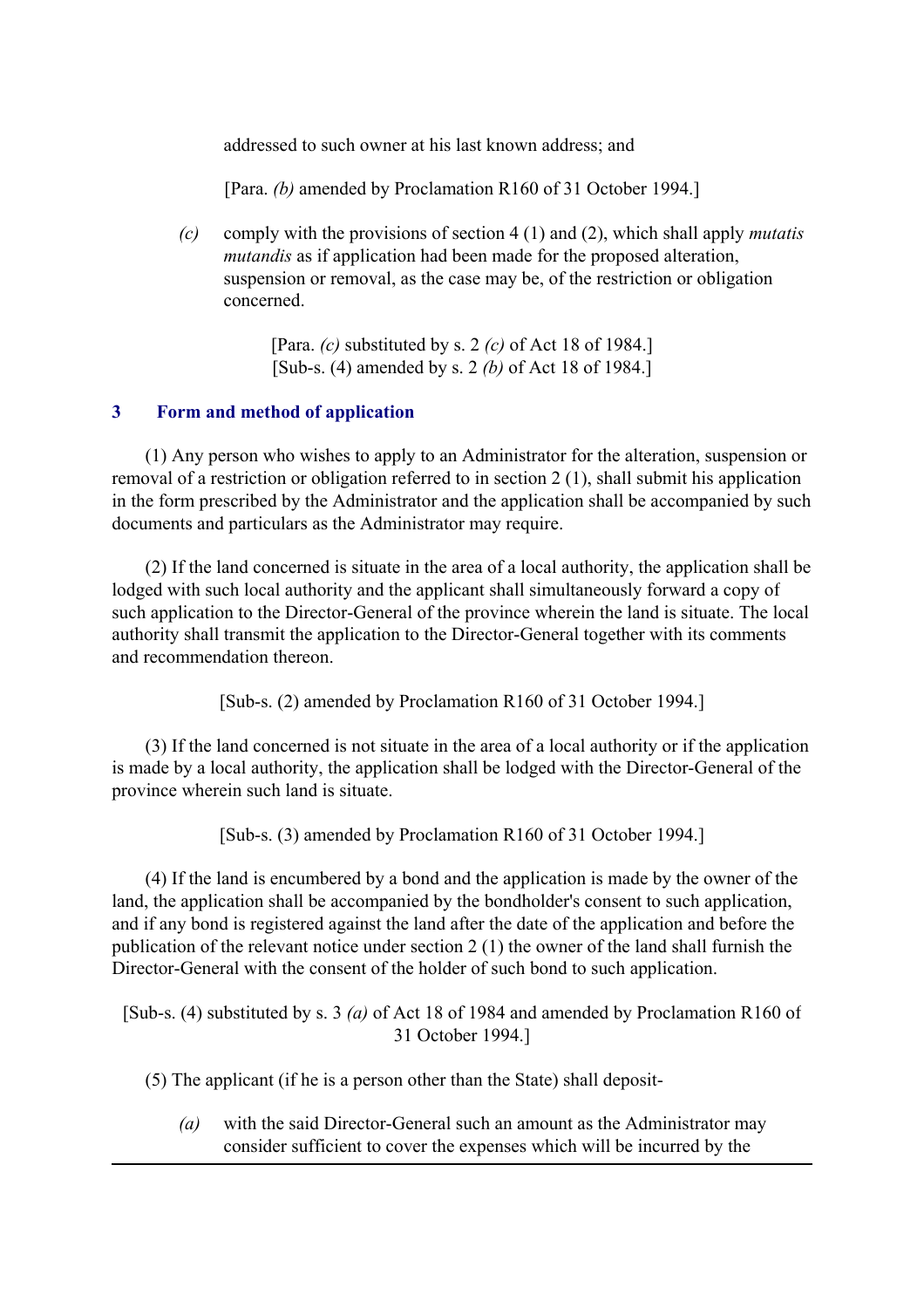provincial administration in connection with the application; and

[Para. *(a)* amended by Proclamation R160 of 31 October 1994.]

 *(b)* in the circumstances contemplated in subsection (2), with the local authority concerned such an amount as the local authority may consider sufficient to cover the expenses which will be incurred by it in connection with the application,

and shall also give an undertaking to defray any such expenses of the provincial administration and, in the circumstances so contemplated, of the local authority in excess of the relevant amount so deposited.

[Sub-s. (5) substituted by s. 3 *(b)* of Act 18 of 1984.]

 (6) On receipt of an application the Director-General shall cause a notice in both official languages to be published once in the *Provincial Gazette* of the province and twice with an interval of one week in a newspaper circulating in the area in which the land is situate, stating that such an application has been made, that it is open to inspection at the office of the Director-General and at any other place or places, if any, mentioned in the notice, and that objections against the application may be lodged with the Director-General on or before a specified date which shall not be less than twenty-one days after the date of the last publication of the notice, and the Director-General shall also cause, where possible, a copy of the notice to be served on every owner of land who in his opinion is directly affected by the application, such service to be effected by registered post addressed to such owner at his last known address.

[Sub-s. (6) amended by Proclamation R160 of 31 October 1994.]

 (7) A copy of every objection received by the Director-General shall be sent to the applicant by registered post.

[Sub-s. (7) amended by Proclamation R160 of 31 October 1994.]

 (8) If a local authority fails to transmit an application referred to in subsection (2) together with its comments and recommendation thereon, to the Director-General within a period of thirty days after the receipt thereof or within such further period as the Director-General may on request allow, the application may be dealt with and finalized without such comments and recommendation.

[Sub-s. (8) amended by Proclamation R160 of 31 October 1994.]

# **4 Consideration of application by townships board and Administrator**

 (1) On the expiration of the period within which objections may be lodged in terms of the notice referred to in section 3 (6), the Director-General shall refer the application together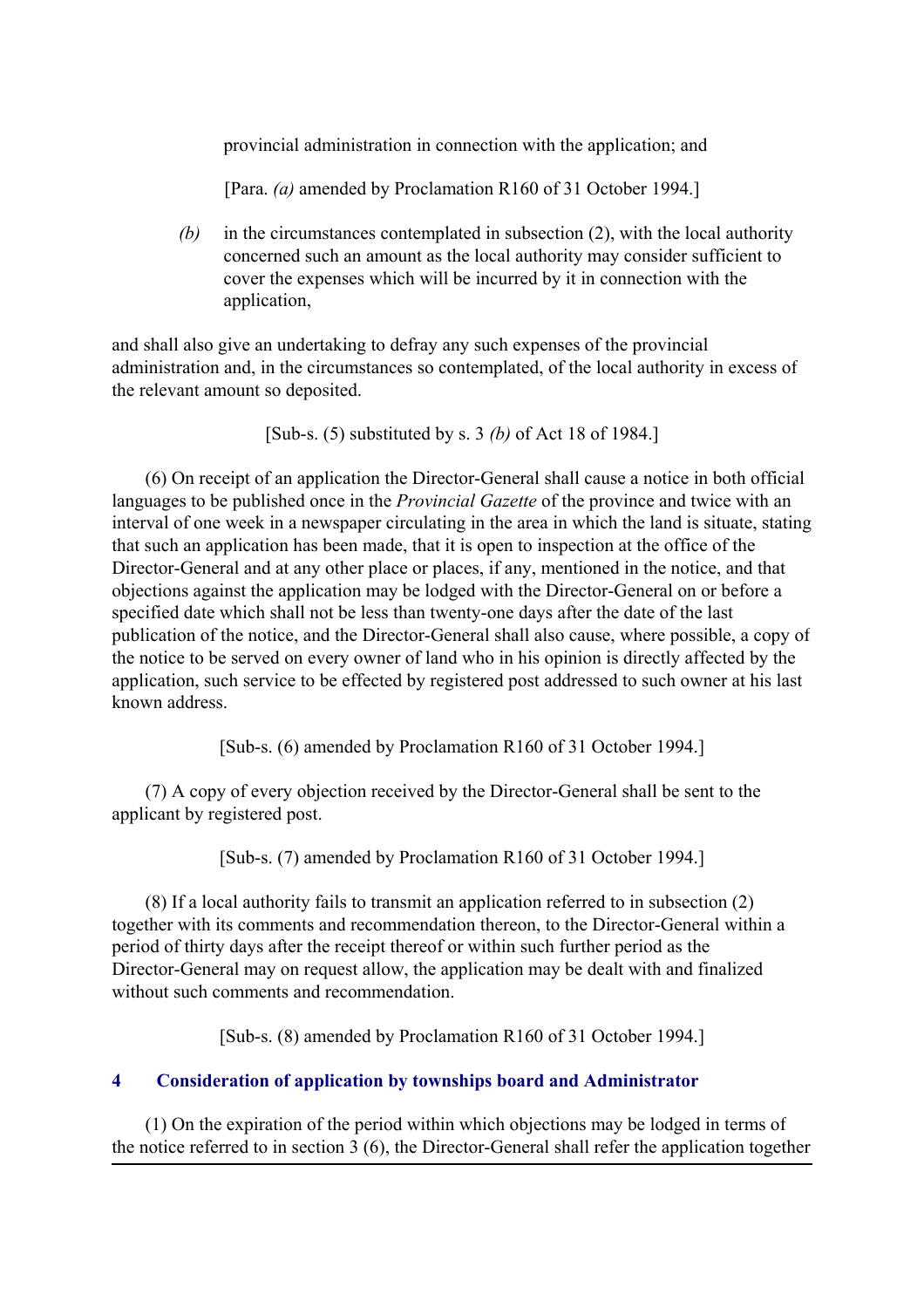with all objections and all relevant documents and particulars to the townships board for investigation and its recommendation, and the provisions of any law for the time being in force relating to the powers and procedure of the said board in carrying out any investigation in connection with the establishment of a township, shall *mutatis mutandis* apply with reference to any investigation under this subsection.

[Sub-s. (1) amended by Proclamation R160 of 31 October 1994.]

 (2) After consideration of the application, the recommendation of the townships board and the objections and other relevant documents and particulars, the Administrator may grant the application or refuse it.

 (3) *(a)* In addition to any other conditions, if any, he may impose, the Administrator may grant an application subject to the condition that the applicant shall pay to any objector specified in such condition, the value of whose land or real right in land will, in the opinion of the Administrator, be adversely affected materially by the granting of the application, compensation in an amount which, in the absence of agreement between such applicant and objector, shall be determined by the Administrator and be likewise specified or which is determined in accordance with a direction under paragraph *(b)*.

 *(b)* The Administrator may, and if requested thereto by the Minister shall, direct that the amount of compensation referred to in paragraph *(a)* be determined as if it were a claim for compensation arising from the adoption or amendment of a town-planning scheme in terms of the laws of the province in question relating to town-planning and townships.

[Sub-s. (3) substituted by s. 1 of Act 55 of 1977.]

 $(4)$  ......

[Sub-s. (4) deleted by s. 4 of Act 18 of 1984.]

## **5 Alteration, suspension or removal of restrictions or obligations at the request of the Minister**

 (1) Whenever the Minister, for the purpose of carrying out any of his functions, deems it desirable in the public interest that a restriction or obligation referred to in section 2 (1) in respect of a defined piece or pieces of land be altered, suspended or removed either permanently or for a fixed period either unconditionally or subject to conditions, he may inform the Administrator of the province in which the said land is situate, of his views.

(2) On receipt of the Minister's views, the Administrator shall-

 *(a)* if an application for a similar alteration, suspension or removal of such a restriction or obligation in respect of the same land was addressed to and refused by the Administrator during the preceding twelve months, submit all relevant documents, information, comments and recommendations received by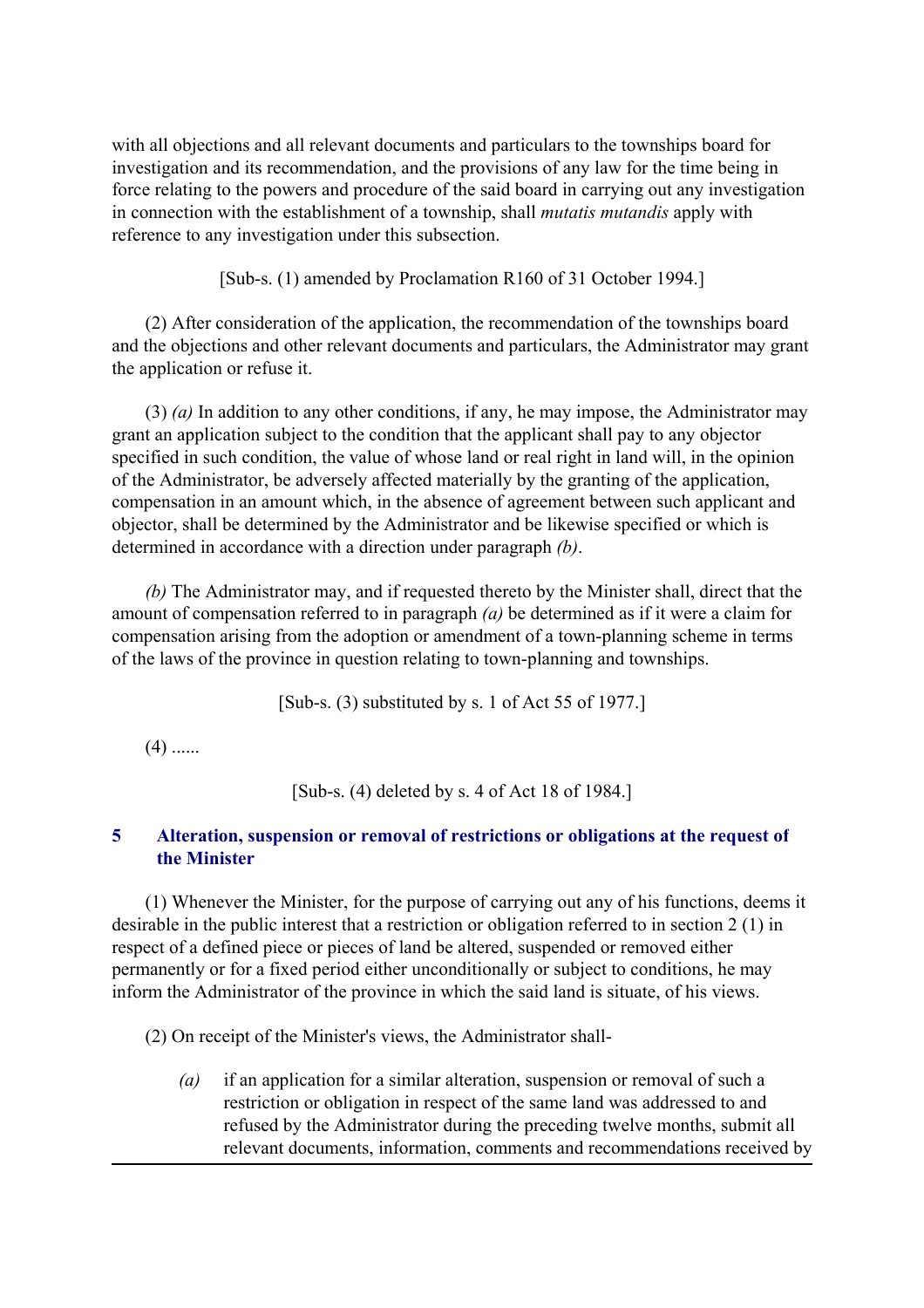him in connection with such application, together with his own views and recommendation thereon, to the Minister; or

- *(b)* if an application such as is referred to in paragraph *(a)* was not addressed to and refused by the Administrator during the preceding twelve months-
	- (i) if the land concerned is situate in the area of a local authority, inform the said local authority of the Minister's views and call for its comments and recommendation thereon; and
	- (ii) cause a notice in both official languages to be published once in the *Provincial Gazette* of the province and twice with an interval of one week in a newspaper circulating in the area in which the land is situate, stating the views of the Minister and stating that objections thereto may be lodged with the Director-General on or before a specified date, which shall not be less than twenty-one days after the date of the last publication of the notice, and shall also, where possible, cause a copy of the notice to be served on every owner of the said land and every holder of a bond encumbering the said land, as well as such other owners of land who in his opinion will be directly affected by the proposal contained in the Minister's views, such service to be effected by registered post addressed to such owner or landholder at his last known address.

[Sub-para. (ii) amended by Proclamation R160 of 31 October 1994.]

 (3) If such local authority or any such owner or bondholder does not lodge its or his comments and recommendation or objection with the Director-General within the period fixed in such notice, it or he shall be deemed to have consented to the proposal contained in the Minister's views as stated in such notice.

[Sub-s. (3) amended by Proclamation R160 of 31 October 1994.]

 (4) On receipt of the comments and recommendation or objections, if any, of the local authority, owners and bondholders referred to in subsection (2) *(b)* (i) and (ii), or after the expiration of the period fixed in the notice, whichever event happens first, the Administrator shall refer the Minister's views together with the comments and recommendation and objections received and all relevant information and documents at his disposal to the townships board for investigation and its recommendation, and the provisions of any law for the time being in force relating to the powers and procedure of the said board in carrying out any investigation in connection with the establishment of a township, shall *mutatis mutandis* apply with reference to any investigation under this subsection.

 (5) The townships board shall within twenty-one days of the receipt of the Minister's views and the information and documents referred to in subsection (4) or within such further period as the Administrator may on request allow, furnish the Administrator with its findings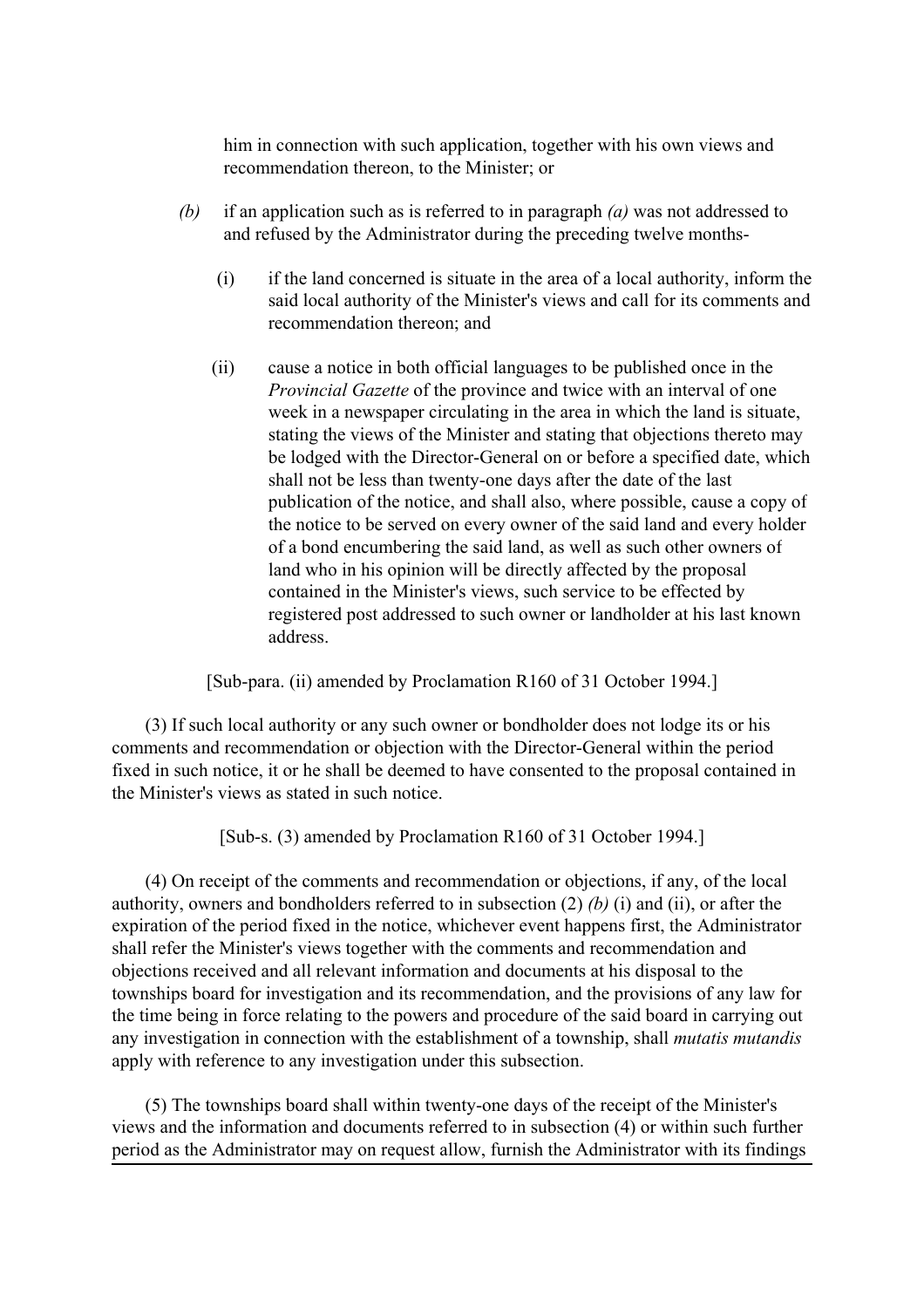and recommendation thereanent.

 (6) On receipt of the findings and recommendation of the townships board, the Administrator shall refer the same together with all relevant documents, comments and recommendations and objections received, together with his own views and recommendation, to the Minister.

 (7) If after consideration of the documents, information, comments, findings, objections and recommendations referred to him in terms of subsection (2) *(a)* or subsection (6), the Minister deems it desirable in the public interest to do so, he may address a written request to the Administrator for the alteration, suspension or removal, as the case may be, of the restriction or obligation concerned in respect of the said land, and thereupon the Administrator shall, by notice in the *Provincial Gazette* of the province, alter, suspend or remove such restriction or obligation in respect of the said land to the extent and subject to the conditions determined by the Minister and specified in the notice.

[Sub-s. (7) substituted by s. 5 of Act 18 of 1984 and amended by Proclamation R160 of 31 October 1994.]

## **6 Endorsements in connection with alterations, suspensions or removals of restrictions or obligations**

 (1) The registrar of deeds and surveyor-general concerned shall as soon as possible after the publication of a notice in terms of section 2 (1) or 5 (7) make, free of charge, such appropriate entries in and endorsements on any relevant register, title deeds, diagram or plan in their respective offices or submitted to them, as may be necessary to reflect the effect of the notice.

[Sub-s. (1) substituted by s. 6 of Act 18 of 1984.]

 (2) The Director-General concerned shall in writing request the holder of any such title deed to deliver the title deed to him within a period of thirty days or, within such longer period as the Director-General may on request allow, for submission to the registrar of deeds for the purposes of subsection (1), and shall forward a copy of such written request to the registrar of deeds.

[Sub-s. (2) amended by Proclamation R160 of 31 October 1994.]

 (3) After receipt of the copy of the said written request the registrar of deeds shall not register any further transactions relating to the land until the entries and endorsements in question have been effected, and shall impound the title deed for the purpose of such entries and endorsements whenever it may for any reason be lodged in his office.

 (4) If any such holder fails to comply with such written request he shall be guilty of an offence and liable on conviction to a fine not exceeding one hundred rand.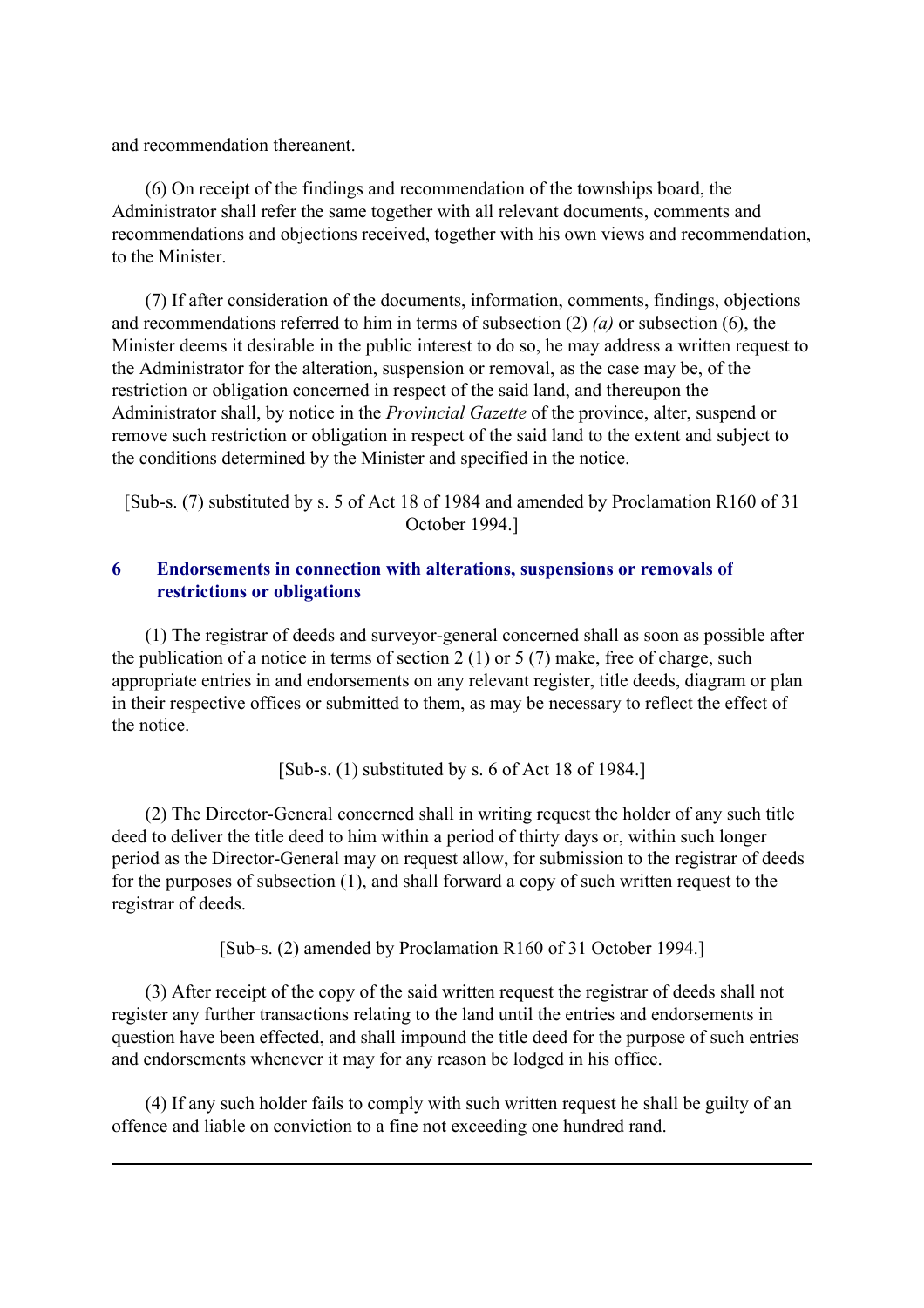**7 ......**

[S. 7 repealed by s. 7 of Act 18 of 1984.]

### **8 Validation of certain proclamations issued under section 1 of Act 48 of 1946**

 Every proclamation issued by an Administrator under section 1 of the Removal of Restrictions in Townships Act, 1946, prior to the commencement of this Act which is for any reason invalid, but which would have been valid if it had been issued after the commencement of and under this Act, is hereby validated.

### **8A Continued validity of certain proclamations**

 Any proclamation issued under section 2 (1) or 5 (7) before the commencement of the Removal of Restrictions Amendment Act, 1984, shall continue to be of force and effect notwithstanding the amendment of the section in question by that Act, and shall in so far as may be necessary, for the purposes of this Act be deemed to be a notice issued under the section in question as amended by that Act.

[S. 8A inserted by s. 8 of Act 18 of 1984.]

### **9 Act does not affect validity of existing ordinances**

 Subject to section 5 the provisions of this Act shall not affect the validity of any existing ordinance of a former province.

[S. 9 substituted by Proclamation R160 of 31 October 1994.]

#### **10 Repeal of laws and reservations**

 (1) Subject to subsection (2) the laws specified in the Schedule to this Act are hereby repealed to the extent set out in the third column.

 (2) An application under the provisions of the Removal of Restrictions in Townships Act, 1946 (Act 48 of 1946), received by an Administrator prior to the commencement of this Act, shall be dealt with under the aforementioned Act, which shall, for the purposes of such an application, be deemed not to have been repealed.

#### **11 Short title**

This Act shall be called the Removal of Restrictions Act, 1967.

# **Schedule LAWS REPEALED**